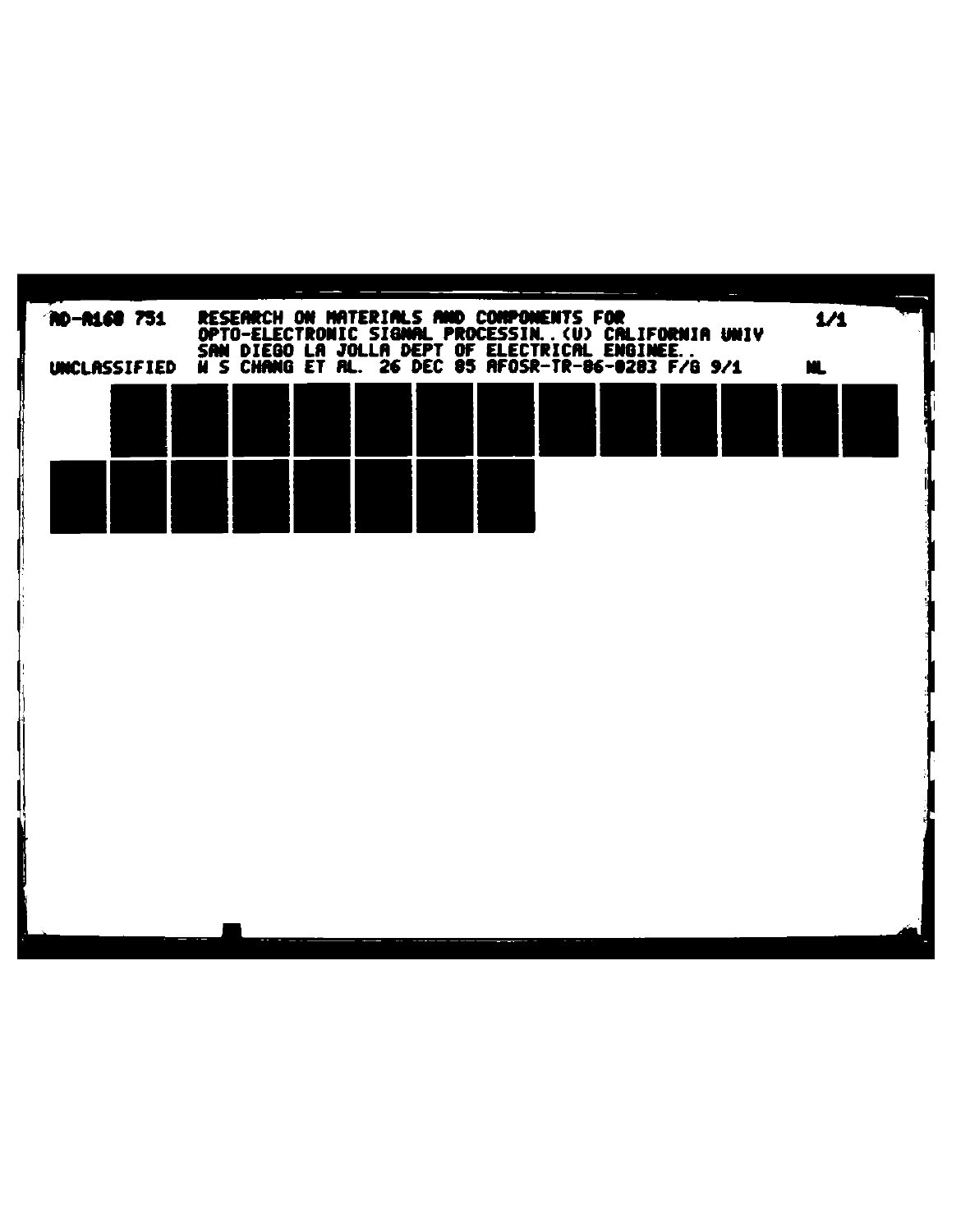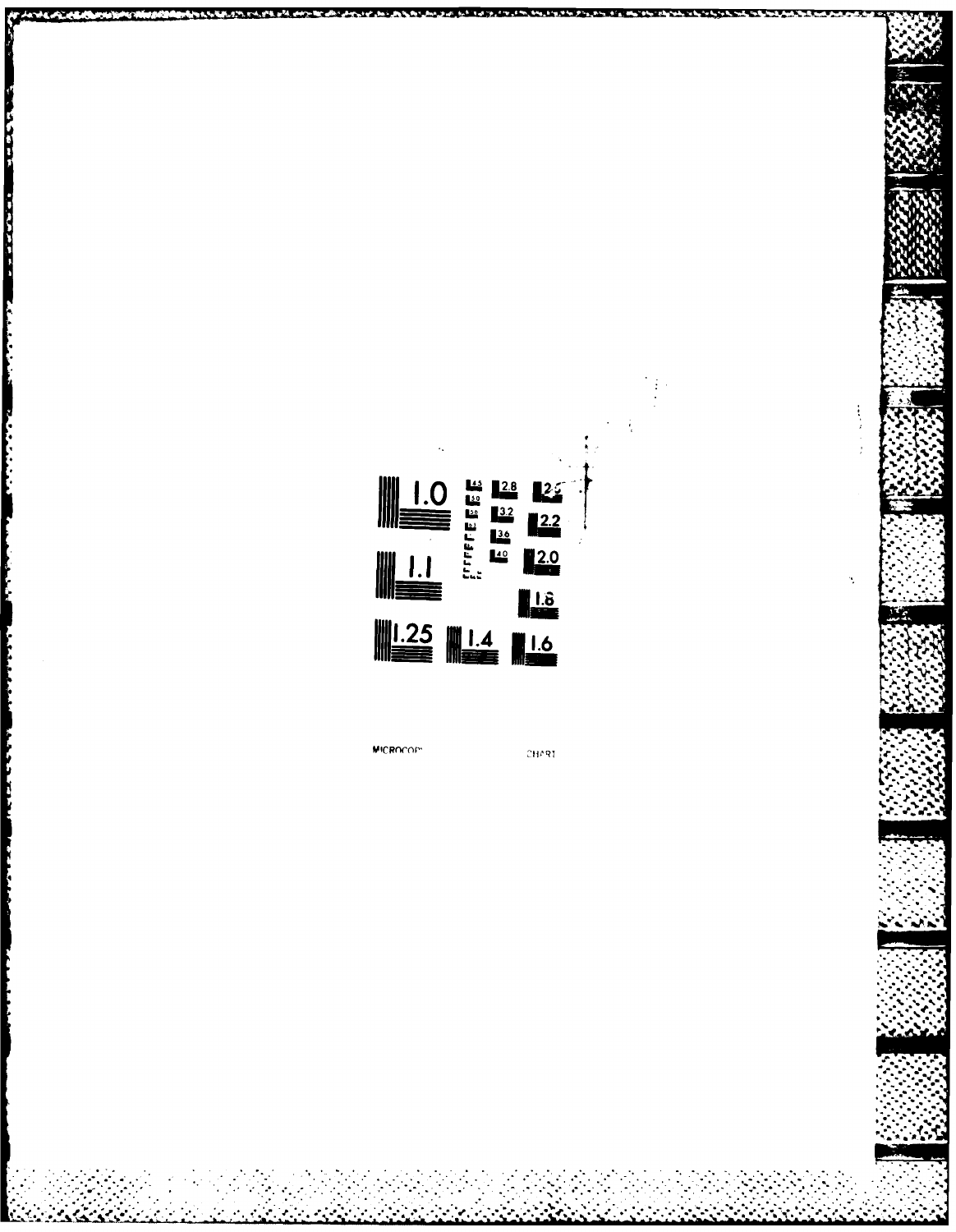| REPORT BOCHAE                                                                                                                                                                                                                                                                                                                                                     | TONS.<br><b>CE FORM</b>                              |
|-------------------------------------------------------------------------------------------------------------------------------------------------------------------------------------------------------------------------------------------------------------------------------------------------------------------------------------------------------------------|------------------------------------------------------|
| <b><i>AFOSR-TR-86-0283</i></b>                                                                                                                                                                                                                                                                                                                                    | AD-A168 751<br>n sewi                                |
| Through an a Societie)                                                                                                                                                                                                                                                                                                                                            | <b>OD COVERED</b>                                    |
| Research on Materials and Components for                                                                                                                                                                                                                                                                                                                          | Interim Report<br>$10/1/84 - 11/30/85$               |
| Opto-Electronic Signal Processing                                                                                                                                                                                                                                                                                                                                 | 6. PERFORMING ORG. REPORT NUMBER                     |
| 7. AUTHOR(a)                                                                                                                                                                                                                                                                                                                                                      | 8. CONTRACT OR GRANT NUMBER(a)                       |
| William S. C. Chang, Albert L. Kellner,<br>Timothy Van Eck, L. M. Walpita and<br>H. H. Wieder                                                                                                                                                                                                                                                                     | AFOSR-84-0389                                        |
| YUING ORGANIZAZION NAME AND/ADDRESS<br>$n$ gineesing, $4$                                                                                                                                                                                                                                                                                                         | 10. PROGRAM ELEMENT, PROJECT, TASK                   |
| chforma                                                                                                                                                                                                                                                                                                                                                           |                                                      |
| FICE NAME AND ADDITESS                                                                                                                                                                                                                                                                                                                                            | 12. REPORT DATE                                      |
| $s$ and $\sigma$ $\rightarrow$ $\pm 1$                                                                                                                                                                                                                                                                                                                            | December $26, 1985$                                  |
|                                                                                                                                                                                                                                                                                                                                                                   | 13. NUMBER OF PAGES                                  |
| 14. MONITORING AGENCY NAME & ADDRESS(If different from Controlling Office)                                                                                                                                                                                                                                                                                        | 15. SECURITY CLASS. (of this report)                 |
| Col. Robert Carter<br>AFOSR/NE, Bolling Air Force Base                                                                                                                                                                                                                                                                                                            | Unclassified                                         |
| Washington, D.C. 20332                                                                                                                                                                                                                                                                                                                                            | 154. DECLASSIFICATION/DOWNGRADING<br>SCHEDULE        |
| 16. DISTRIBUTION STATEMENT (of this Report)                                                                                                                                                                                                                                                                                                                       |                                                      |
| 19 SUPPLEMENTARY NOTES                                                                                                                                                                                                                                                                                                                                            | MELEC<br><b>JUN 1 1 1986</b>                         |
| 13. KEY WORDS (Continue on reverse alds if necessary and identify by block number).                                                                                                                                                                                                                                                                               | Е                                                    |
| III-V Compound Semiconductors, Electroabsorption, Electrorefraction, Gated photo-                                                                                                                                                                                                                                                                                 |                                                      |
| diode                                                                                                                                                                                                                                                                                                                                                             |                                                      |
|                                                                                                                                                                                                                                                                                                                                                                   |                                                      |
| Electrosbsorption and electrorefraction properties of heterostructures and<br>for spatial modulation and optical fibercommunication applications. Optical<br>waveguides are fabricated and evaluated. A now device, the gate controlled photo<br>diode (GCPD) has been conceived and demonstrated. It has potential applications<br>in optical signal processing. | investigated                                         |
|                                                                                                                                                                                                                                                                                                                                                                   |                                                      |
| 20. ABSTRACT (Continue on reverse alta Il necessary and identify by Llock mimber)<br>multiple quantum-well structures in III-V semicenductors were<br>$DD_{3.2AB/23}$ $14/3$ EDITION OF 1 NOV 65 IS OBSOLETE.                                                                                                                                                     |                                                      |
| <b>UTIC FILE COPY</b>                                                                                                                                                                                                                                                                                                                                             | SECURICY OF ASSISTANTIC: OF THIS PACE (C<br>6 10 063 |

**DERECK DER STERN DER WEIGEN DER STERN DER STERN DER STERN DER STERN DER STERN DER STERN DER STERN DER STERN DE** 

**BARROOM** 

المزارين والمتواطن المحاولات والمتحالي المت

 $\frac{1}{2}$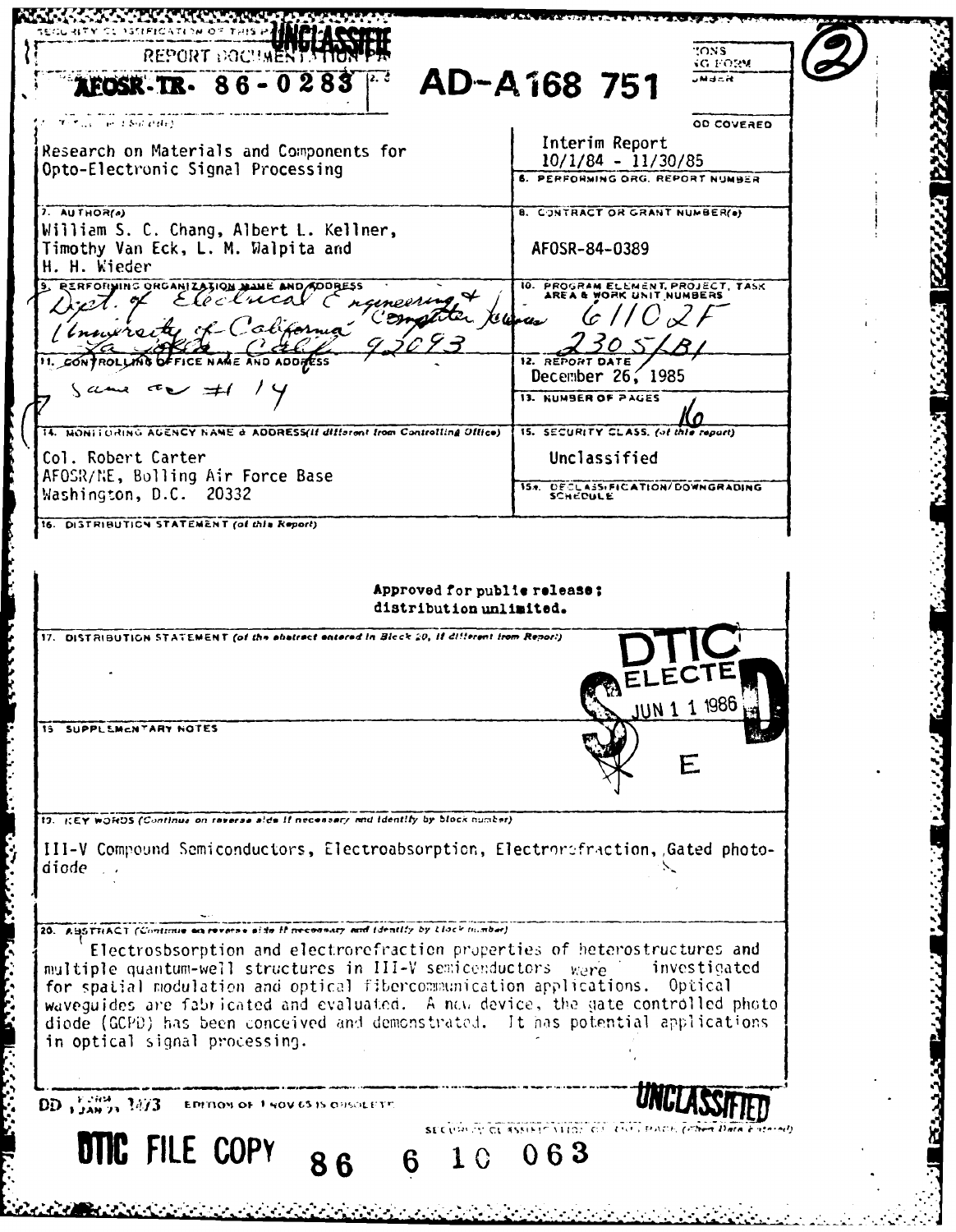

SECURITY CLASSIFICATION OF THIS PAGE(INTO Dete Enforce)

الموارد والمرادي

 $\mathcal{L}(\mathcal{L})$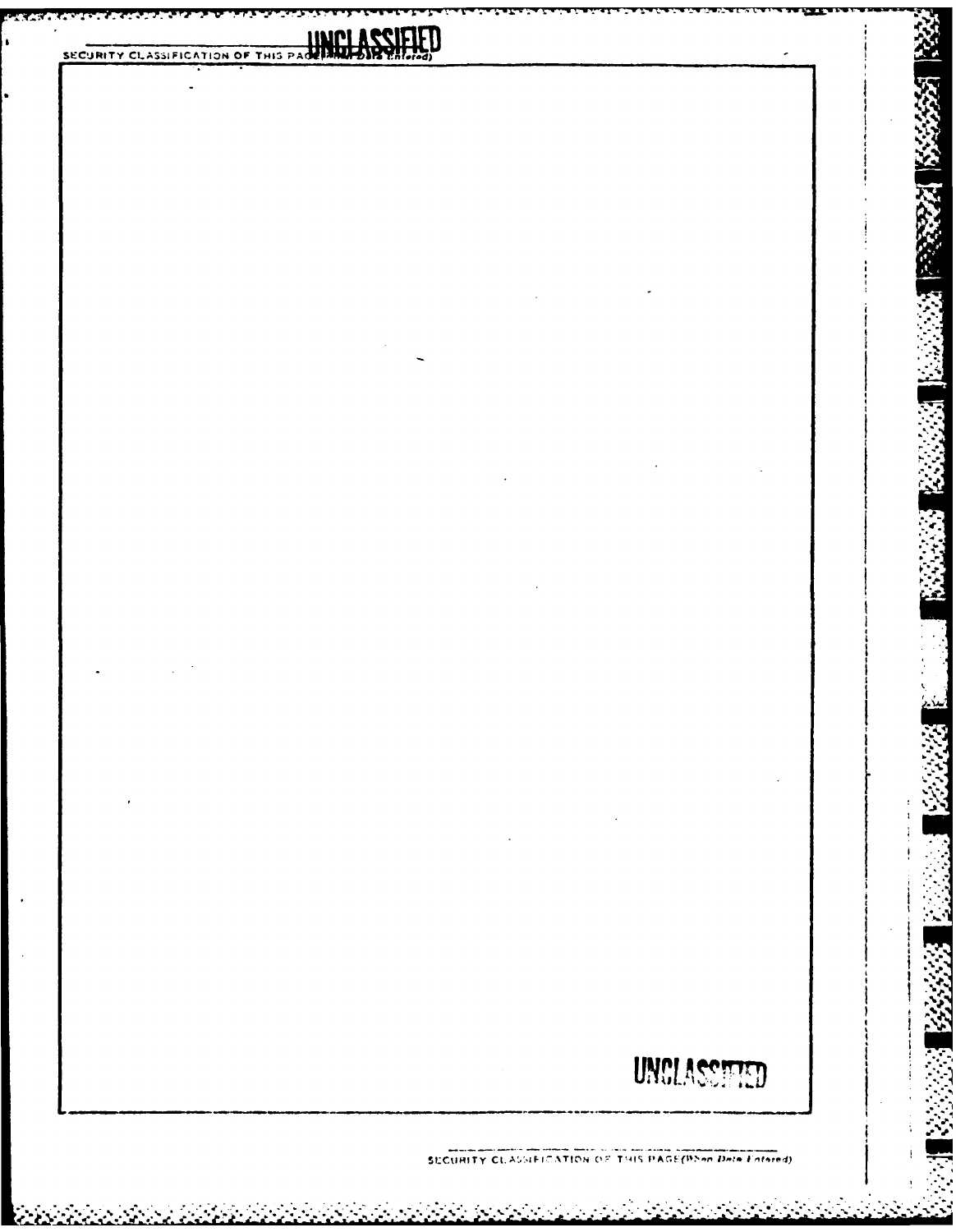# AFOSR-TR- 86-0283

#### INTERIM SCIENTIFIC REPORT

Research on Materials and Components

for

Opto-Electronic Signal Processing

AFOSR Grant No. 84-0389

October 1st, 1984 through November 30th, 1985

# submitted by

William S. C. Chang (Principal Investigator) Albert L. Kellner, Timothy Van Eck L. M. Walpita and H. H. Wieder

| Accession For                    |  |
|----------------------------------|--|
| NTIE GOMAI                       |  |
| DTI: TAS                         |  |
| Uncertis 2027 $\Delta$           |  |
| Juntification                    |  |
|                                  |  |
| $By -$                           |  |
| - 211/<br>Distr.                 |  |
| Available Liny Cedes             |  |
| $\chi_{\rm V} \approx 1-1.3$ /or |  |
| Special<br>Dict                  |  |
|                                  |  |
|                                  |  |
|                                  |  |
|                                  |  |

Department of Electrical Engineering and Computer Sciences

 $C - 014$ 

University of California, San Diego

La Jolla

California 92093

Approved for public release; distribution unlimited.

Tel: 619/452-2737

AIR FORCE OFFICE OF SCIENTIFIC RESEARCH (AFSC) NOTICE OF TRAVILITYAL TO DUIC This technical care and **A Prency of Lawod and is** approved star policies and same 220 APR 190-12. Distribution to attrated. MATTHEW J. KENTER Chief, Technical Information Division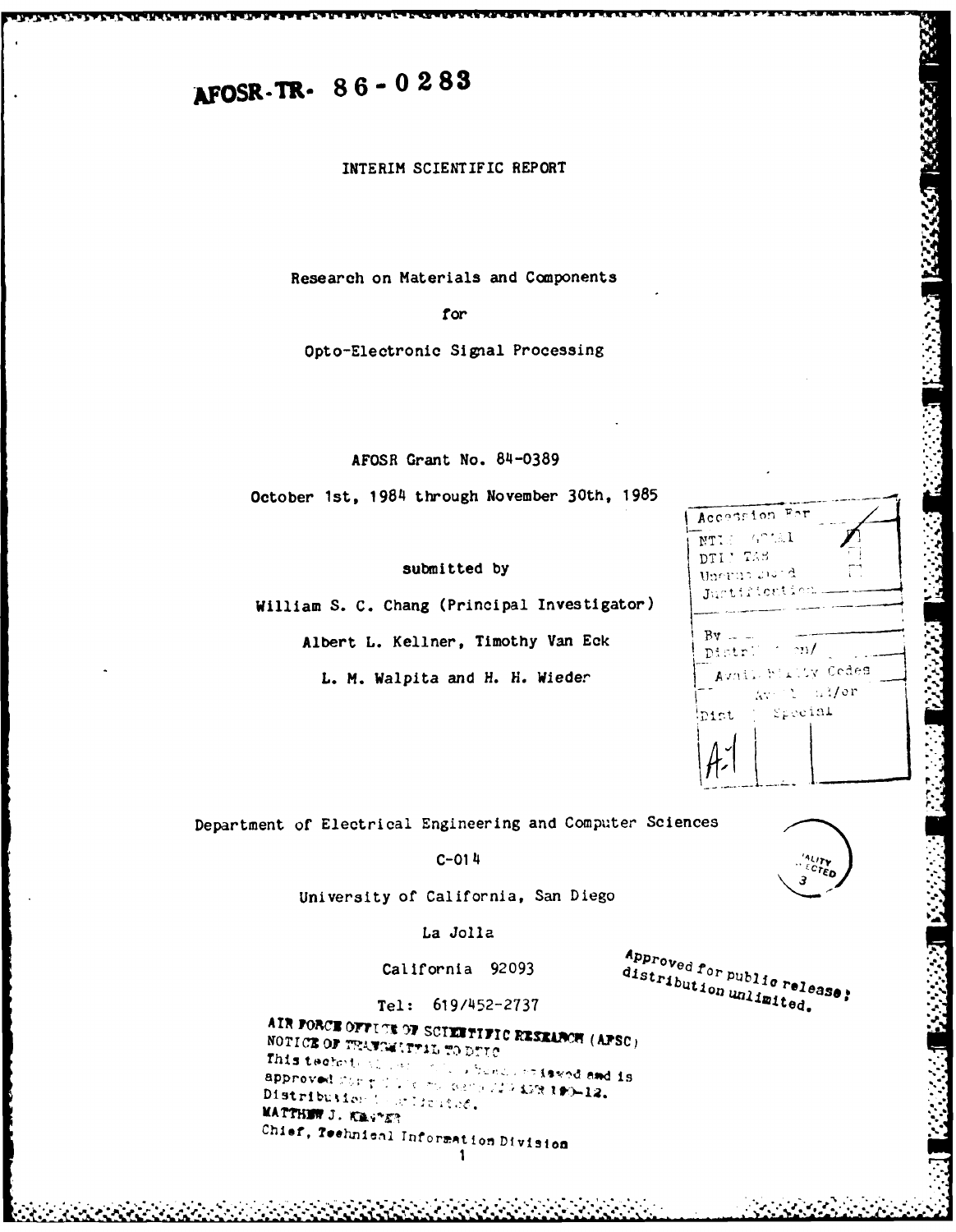INTRODUCTION AND OVERVIEW  $\mathbf{1}_{\bullet}$ 

It has been recognized for some time that optical signal processing aholds considerable promise for high-speed signal processing in DoD applications due to its parallel processing capabilities. In addition, optical signals also need to be switched, processed, multiplexed, and demultiplexed In optical fiber communications. However, characteristics of the materials and components (including microfabrication processing technology) must be improved substantially before the full potential of combined opto-electronic signal processing can be realized. In III-V compound semiconductors, optical devices such as lasers and detectors have already been realized and used in many applications including optical fiber communications. Electronic devices such as GaAs MESFET, the InP MISFET and the HEMT have also been demonstrated. Thus, electronic and optical devices may potentially be integrated monolithically on the same chip. The advantages of integrated opto-electronic signal processing include high speed of operation (due to short tnterconnection delay time), parallel processing, versatility in combined optical-electronic signal processing schemes, simplification of interconnections and reliability and convenience of optical-electronic signal conversion. For these reasons we have proposed to investigate the optoelectronic properties of III-V semiconductors in this grant.

**A.L.**<br>NGC

**Chief J. Rakyan <sup>Info 2</sup>04.**<br>Chief Mass

approved for full to re

 $\sim 10^{11}$ 

This testants in the service of the attion (AFSC)

.<br>Puzzel Halardium (AKSC)

2010/2012 12:42

222222222

Currently there is an important deficiency of the electro-optical properties of III-V compound semiconductors. The conventional electro-optical coefficients in III-V semiconductors are an order of magnitude smaller than that of  $LiNbO<sub>2</sub>$ , which is already an order of magnitude or more smaller than that of liquid crystals or *PLZT* ceramics. In order to realize effectively the combined opto-electronic signal processing and the monolithic integration of optical and electronic devices, we need either (a)to find a new interaction

 $\mathbf{1}$ 

 $\ddot{\cdot}$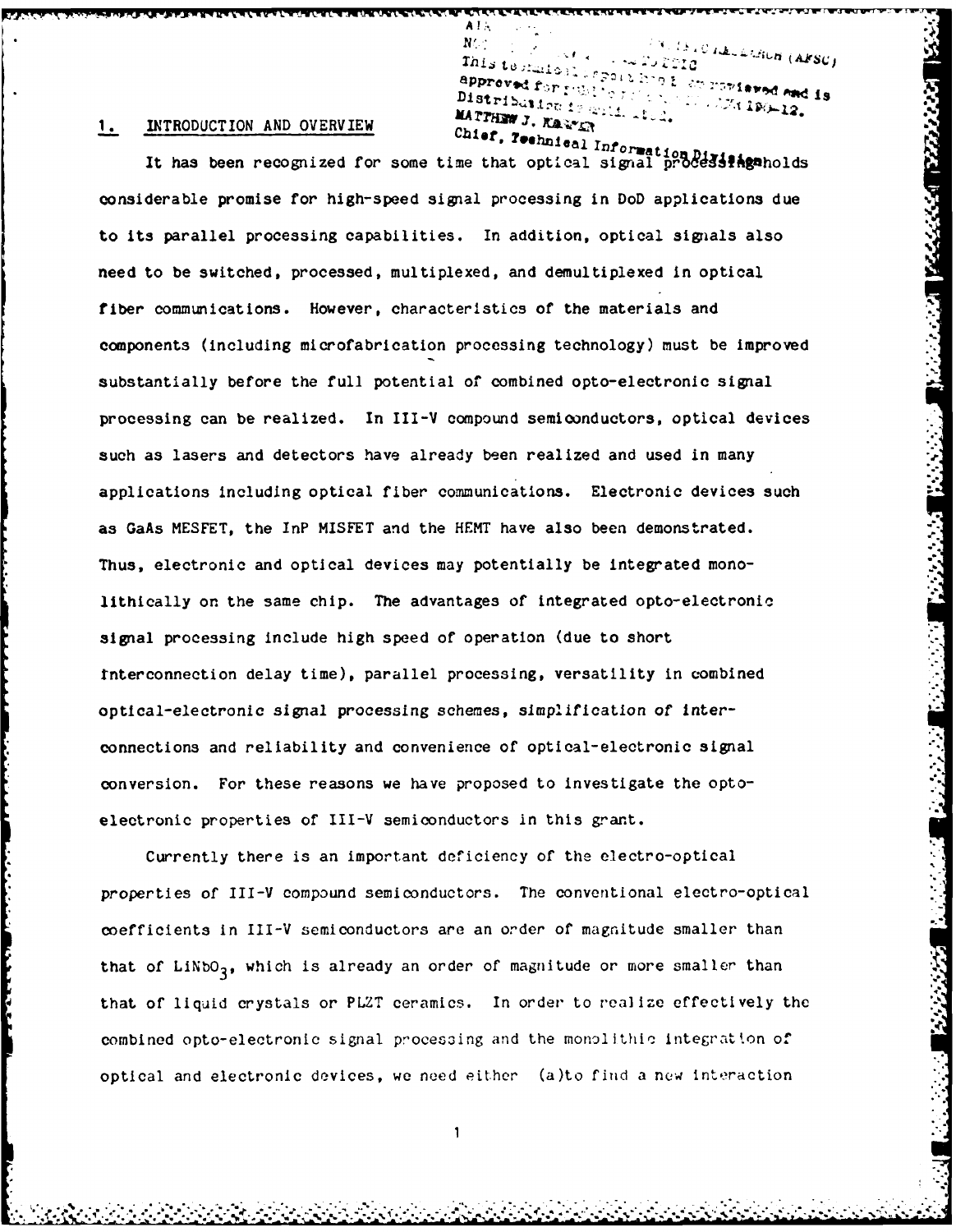mechanism in **III-V** semiconductors that will produce a large electro-optical effect or strong optical interactions or **(b)** to conceive combinations of devices such as lasers, detectors and transistors that are interconnected in a pixel in such a manner that will perform electrically the signl processing function from the photo-excited carriers. Ultimately nonlinear optical interactions may be utilized to achieve modulation at frequencies beyond the microwave range.

**process** in the state of the second process in the second second in the second second in the second second in the second second in the second second in the second second in the second second in the second second in the se

In two-dimensional parallel processing, for example, in a two-dimensional spatial modulator, the optical radiation is incident normally onto the array, thus effective modulation must be achieved within a short interaction distance. Typically the interaction distance is only a few micrometers, limited **by** the effective depth of electric field produced from planar electrodes fabricated on the surface **by** microfabrication techniques. Thus materials, such as liquid crystal or PLZT are used currently in spatial modulators, despite their disadvantage of slow speed. We proposed to investigate the electroabsorption and electrorefraction effect of **III-V** semiconductors as they may give substantial modulation depth within short distance of interaction for spatial modulation applications. So far, recent data published in the literature and our results have been very encouraging. *.9.* The multiple quantum-well structures such as GaAs/GaAlAs on GaAs, GaAs/GaInAs on GaAs and GaInAs/InAlAs on InP may yield very large electroabsorption and electro- refraction effect at very high speed.

An approach particularly attractive for opto-electronic interconnection in heterostructures and multiple quantum-well (MQW) structures of III-V semiconductors is the use of optical guided wave technique in conjunction with electronic circuits. The confinement of the optical energy in waveguide would allow us to channel the optical energy to specific locations in a **chip** and to

S.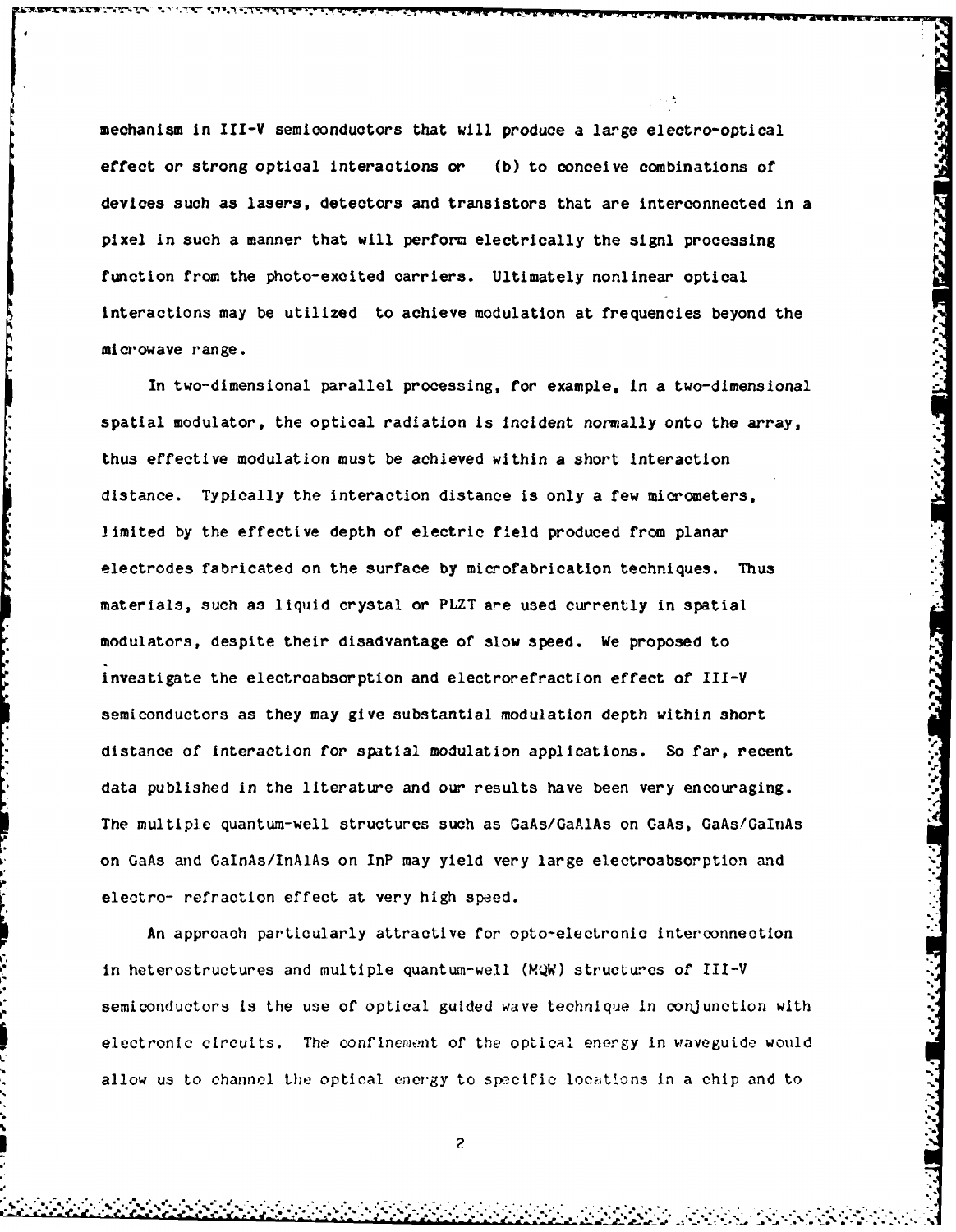obtain effective modulation with long interaction distance (e.g., millimeters). Optical guided wave structures may be fabricated **by** the same planar microfabrication techniques as the electronic devices and circuits. Although the guided wave device array is suited primarily for **IxN** parallel processing, the disadvantage In parallelism may be compensated **by** the gain in the speed of operations. Furthermore, anisotropy of the MQW structures with respect to TM and **TE** optical guided waves and the nonlinearity effect of MQW materials may potentially yield novel device properties of very high speed. Thus we have also initiated an experimental investigations of optical waveguide in hetero- and MQW-structures.

Another device that may be useful for two-dimensional signal processing is a semiconductor device that will yield an output current or voltage which Is proportional to (or nonlinearily dependent on) the product of two optical intensities (or the product of an optical intensity with an electrical voltage). An array of such a device may be used as **(1)** a matrix multiplier, (2) a vector rotator, **(3)** an adjustable detector array to guarantee the uniformity of the responsivity for all the pixels, or  $(4)$  an intelligent detector array with spatial filtering, automatic gain control or adaptive control capabilities. In a previous contract (AFOSR 80-0037) we havestudied a coupled photodiode and photoconductive detector. During this contract period, we have conceived a new idea, the gate controlled photodiodc. As an initial step, such a device has been fabricated in silicon. In this preliminary device multiplication properties have been demonstrated at a speed of **150** nanoseconds. Experimental and theoretical investigations are currently underway to improve its performance and to analyze its characteristics. Experimentaion of the device using III-V semiconductors will be undertaken in the future when the device characteristics in silicon is clearly understood.

**S3 4. S3 4. S3 4. S3 4. S3 4. S3 4. S3 4. S3 4. S3 4. S3 4. S3 4. S3 4. S3 4. S3 4. S3 4. S3 4. S3 4. S3 4.** 

**%** .

ان<br>اندن بردنگ

**ASSOCIATE** 

5555554

N<br>N<br>I

**TAGES**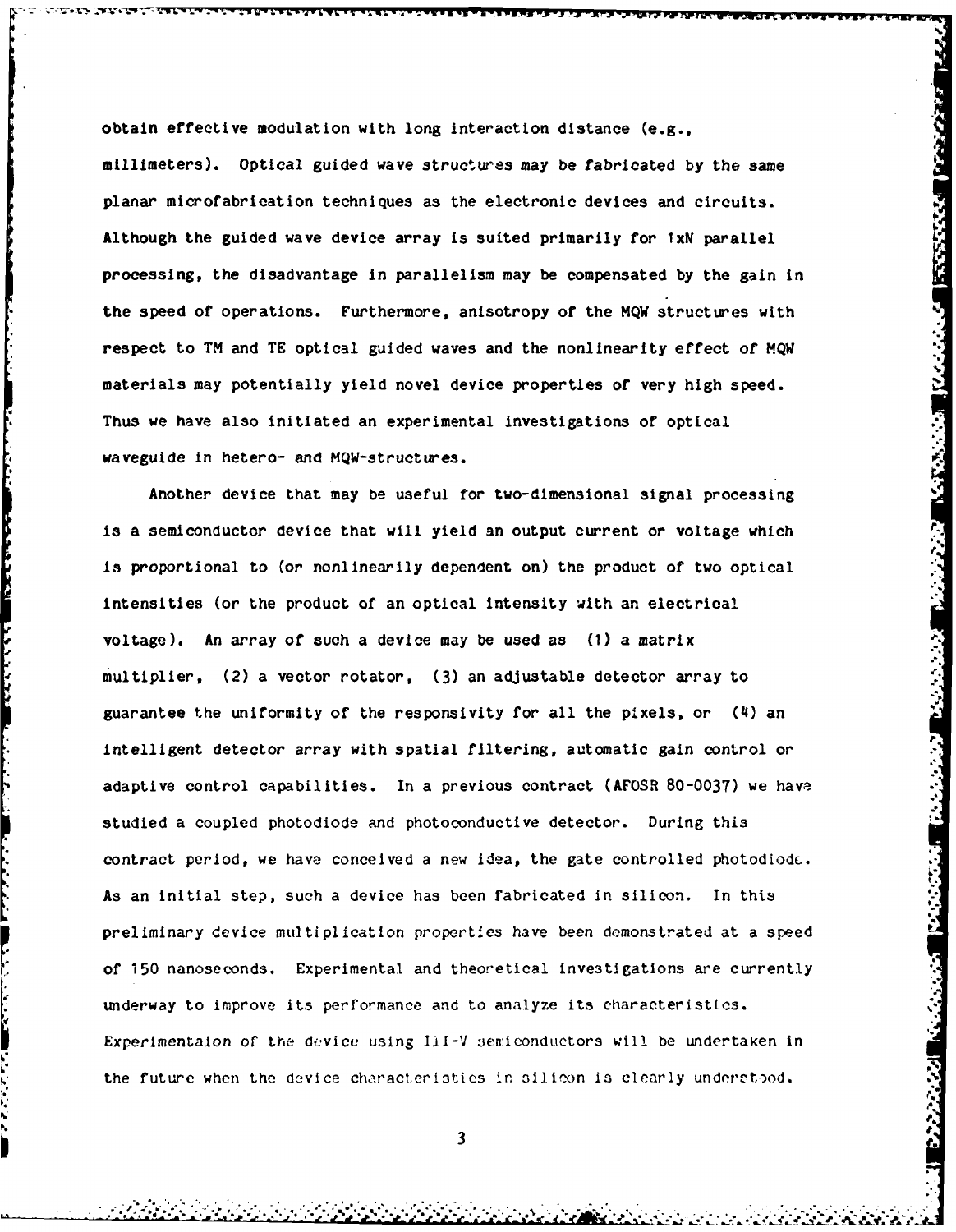#### 2. **SUMMARY OF RESEARCH PROGRESS**

كالمناور والمرابطة المتعارف والمناور والمستعمل والمرابط والمرابط والمناور والمستعمل والمستعمل والمستعمل والمستعمل والمستعمل والمستعمل والمستعمل والمستعمل والمستعمل والمستعمل والمستعمل والمستعمل والمستعمل والمستعمل والمستعم

はんじゅう かいかん

#### 2.1 Electro-optical Properties III-V Semiconductors

The work concerning the measurement of Franz-Keldysh electrorefraction and electroabsorption in bulk InP and GaAs (reported under contract AFOSR 80- 0037) has been completed. A refinement of the theory based on the effective mass approvimation has been carried out to include the effect of the experimental absorption tail. The corrected theory fits the experimental data of InP very well. A paper based on this work has been submitted to Applied Physics Letters for publication.

Two other papers have also been published. (a) "Cross Modulation of Light in Semiconductor Materials in the Presence of Electric Fields" by L. M. Walpita, W. S. C. Chang, H. H. Wieder and T. **E.** Van Eck has been <sup>4</sup> Oublished in Applied Optics, Vol. 24, pp. 2481-2483, **1985. (b)** "Modulation of an Optical Beam by a Second Optical Beam in Biased Semi-insulating GaAs" by L. M. Walpita, W. **S. C.** Chang, H. H. Wieder and T. E. Van Eck has also been published in Picosecond Electronics and Optoelectronics, edited **by G.** A. Morrow, D. M. Bloom and **C.** H. Lee, Springer Verlag, N.Y. pp. 176-179 (1981).

The most important progress is probably that heterostructures of AlInAs lattice-matched to InP substrate, as well as quantum wells and heterostructure of  $Ga_{1-x}$ In<sub>x</sub>As/GaAs on GaAs substrate with  $x < 20\%$  have been grown successfully in our MBE reactor. The MBE reactor was purchased under partial funding from AFOSR. The growth was carried out in a collaboration research program at UCSD funded by ONR.

**SECTION** 

23355333

 $\mathbf{q}$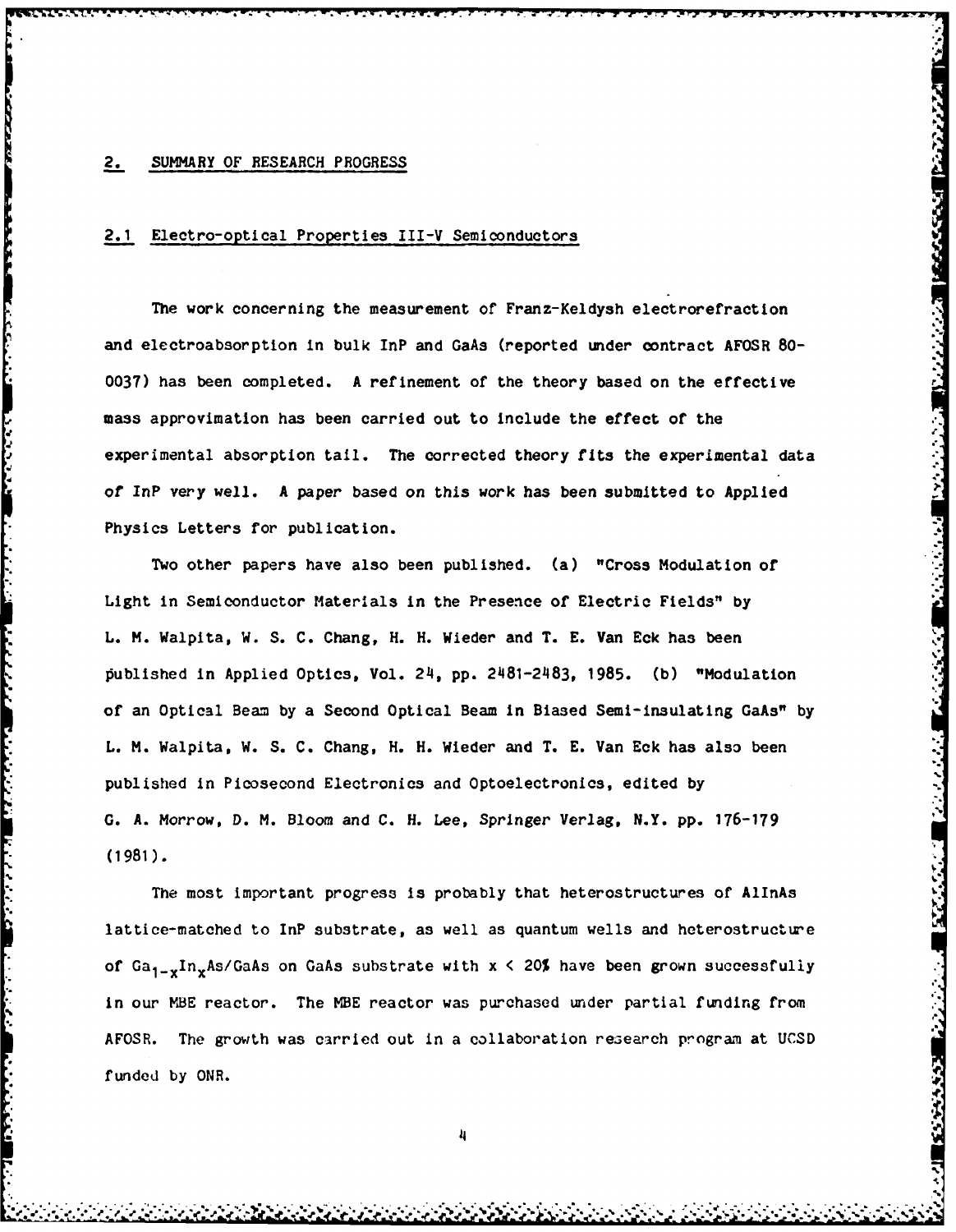A multiple quantum-well structure is made up or thin alternating layers of two semiconductors with different bandgaps. The electrons and holes in such a structure are confined to the material with the smaller bandgap; this material is called the well. The material with the larger bandgap is called the barrier. **If** the well width is sufficiently thin then the electrons and holes behave as confined particles rather than tree ones. One result of this **\*** multiple quantum-well structure is made up of thin alternating layers<br>of two semiconductors with different bandgaps. The electrons and holes in<br>such a structure are confined to the material with the smaller bandgap; th a shift of the absorption edge to higher energy. Another result of carrier confinement is a much sharper and stronger excitonic absorption feature which can be shifted by an applied electric field[1]; this result is the basis of the recently introduced SEED device[2], which is a very versatile device with applications in optical signal processing. The goal of our research is to be able to predict the electrorefraction and electroabsorption in multiple quantum-well structures as a function of optical wavelength, applied voltage, and various structure parameters, such as well width, bandgap discontinuity, and lattice mismatch. The strong electroabsorption and electrorefraction of the exciton line are applicable to two-dimensional spatial modulation.

IL **--** 1. **-- . --.- t ! 1V** VLKV-' **% - k, W % -\_1 -I-i V** - **U-V** US **. 7W** k- **U am N 0.WEV**

いない いたい アイバー

**DECEMBER** 

こうしょう アクセル アイ・ディー・ディー

For spatial light modulation applications there are two quantum-well structures that are of special interest to us. The first consists of GaAs quantum wells with AlGaAs barriers, grown on a GaAs substrate. This is a lattice-matched system, i.e., the lattice constants of AlGaAs and GaAs are nearly equal, so AlGaAs can be grown epitaxially on a GaAs substrate. These are well known quantum-well structures that have already been reported in a number of papers in the literature. However, at the wavelength of interest<br>are well known quantum-well structures that have already been reported in a<br>number of papers in the literature. However, at the wavelength of inter for electroabsorption in the multiple quantum-well layer the radiation is absorbed completely **by** the GaAs substrate. We have been developing a selective chemical etching process that will remove the substrate in the area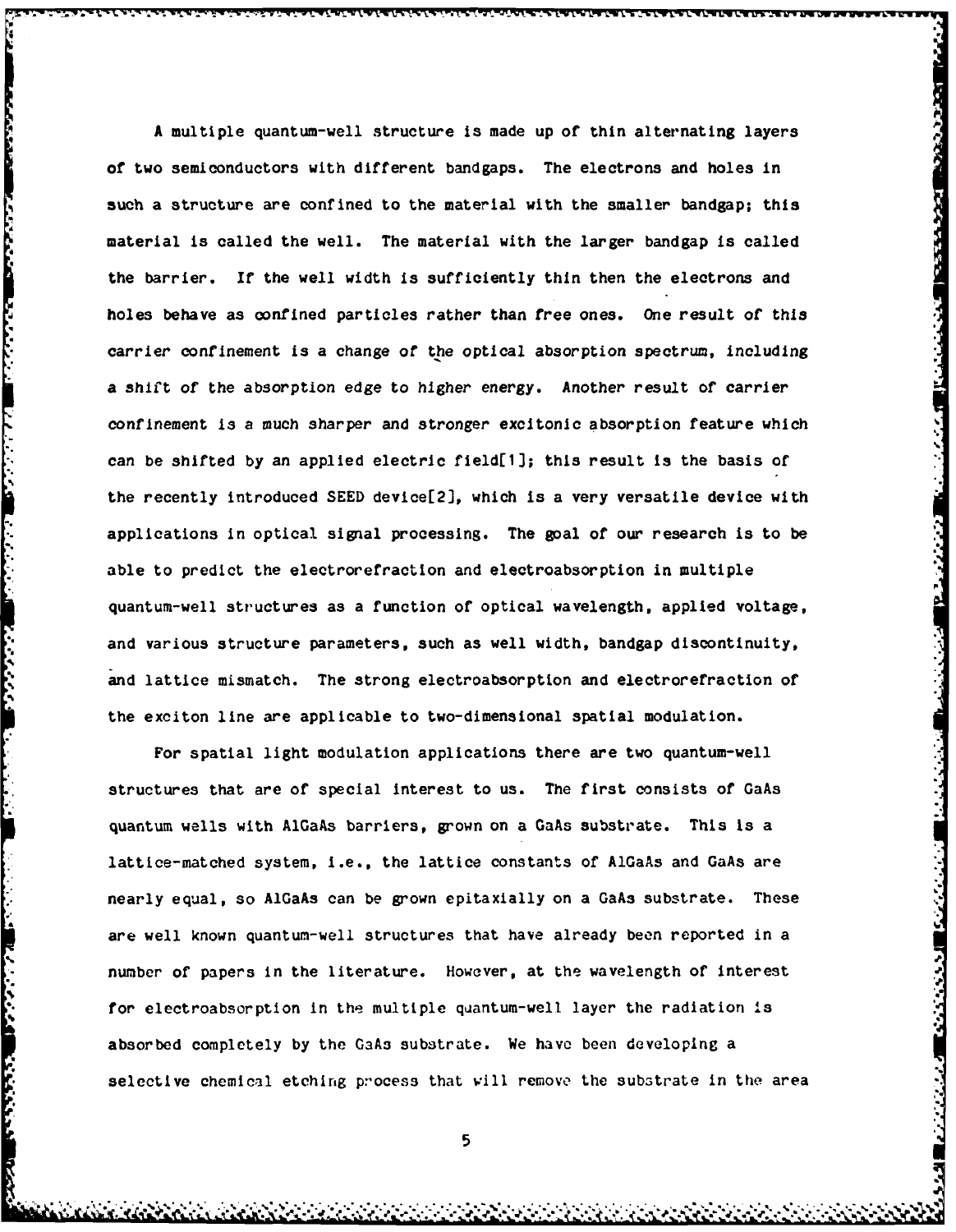where light must pass, without etching the quantum-well layers. We plan to measure the electroabsorption and the electrorefractive properties after the selective etching. The second system consists of  $In_xGa_{1-x}As$  (x < 0.2) quantum wells with GaAs barriers on a GaAs substrate. With this system the GaAs substrate does not absorb the radiation at the wavelength of interest, as the substrate can be left In place. However, this is not a lattice-matched system and very little is known about the effect of the strain on the properties of the quantum wells. Thus we shall be first investigating the photoluminescence properties of the exciton lines. We shall grow a number of samples with different thickness, composition or doping to understand its properties, followed **by** measurement of electroabsorption and electrorefraction. The objective for investigating both of these quantum-well structures is to seek strong electroabsorption and electrorefraction of the exciton lines for spatial modulation applications at the near infrared wavelength. Spatial modulation at the near infrared wavelength has the advantage of availability of good detectors such as Si or GaAs detectors and more effective absorption or phase shift than the quantum wells at the longer infrared wavelengths.

<u>נו מוקדות או מוקד היה היה המחינות המוקדמות המ</u>

**Marchan** 

We have constructed an apparatus to measure the photoluminescence spectrum of the various semiconductor samples we have prepared either by molecular-beam epitaxy or liquid-phase epitaxy.

. Photoluminescence is a technique where carriers are injected in a semiconductor by an optical pump beam. Some of these carriers recombine radiatively. Sharp peaks are observed in the luminescence spectrum at the characteristic energies of the excitons associated with these radiative transitions. This information about the optical transitions can be used to determine the bandgap of the semiconductor, with appropriate calibration the composition of the semiconductor can be inferred. The sharpness of the

 $\epsilon$ 

**1\*.~** ~ . \*'\*.,\* .... **%** \*\*~ \*.e

"d \*' \*\*-..~ \* . \*. \* .. -'- \*. . ~ . \* **<sup>N</sup>**

**183333** 

またいいん (公園)にんいいいつ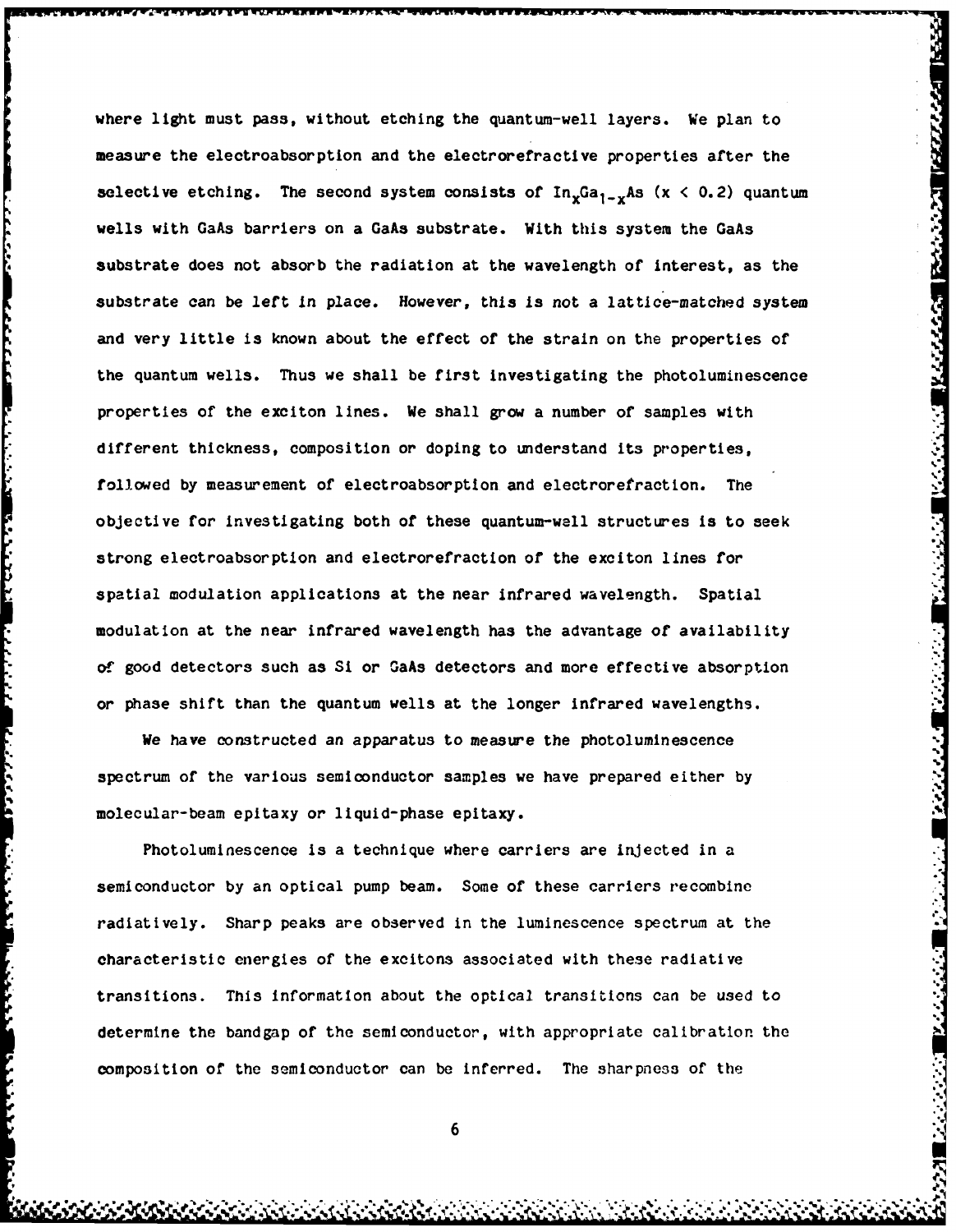exciton luminescence is also an indication of the electroabsorption that may be expected.

The experimental apparatus is shown In **Fig. 1.** The 488 nm **600** mW output from an argon ion laser is modulated by a mechanical chopper and passed through an adjustable aperture. The aperture spatially filters out the spontaneous emission of the pump laser; this prevents the IR spontaneous emission of the laser from Interferring with the luminescence spectrum.

**WAASA BEEKA MAXEEY MARTI** 

The sample is mounted on a copper cold finger and placed in an evacuated liquid nitrogen dewer. The pump beam passes through an AR-coated quartz window and strikes the sample at grazing incidence. The luminescence from the sample passes through a sapphire window and is collected **by** an **0.5** meter, **F/6.9** scanning spectrometer. The spectrometer has a **600** grove/mm diffraction grating blazed for **1.25** pam, giving a useful operation region from **0.65** Um to **2.5 pm.** The output of the spectrometer is filtered **by** a **KRS-5** (thallium bromoiodide) window which attenuates any of the pump wavelength which is scattered through the spectrometer.

The output is detected **by** either a GaAs photocathode photomultiplier, a Si photodiode, or a **PbS** photodiode. The output from the detector is amplified and heterodyne detected with a lock-in amplifier. The output from the lock-in si photodiode, or a PbS photodiode. The output from the detector is amplified<br>and heterodyne detected with a lock-in amplifier. The output from the lock-in<br>is plotted on a strip chart recorder.

Figure 2 shows the photoluminescence spectra of samples MBE-108 and MBE-109, both at room temperature (300°K) and at liquid nitrogen temperature (770K). MBE-108 is a multiple quantum-well structure consisting of ten **100** A-thick

Ino. **<sup>1</sup> 3Gao** <sup>8</sup> <sup>7</sup> As wells sandwiched between ten 200 A-thick GaAs barriers, on a 4000 A-thick GaAs buffer layer. MBE-109 is a single layer of In<sub>0.13</sub>Ga<sub>0.87</sub>As, 9000A thick. Both samples are Si-doped n-type  $(-10^{17} \text{ cm}^{-3})$  on an n-type  $(3x10^{18} \text{ cm}^{-3})$  GaAs substrate. The peak of MBE -108

**7**

6 **Al**

**ALLAND CARD** 

**WARD CONNECTIONS**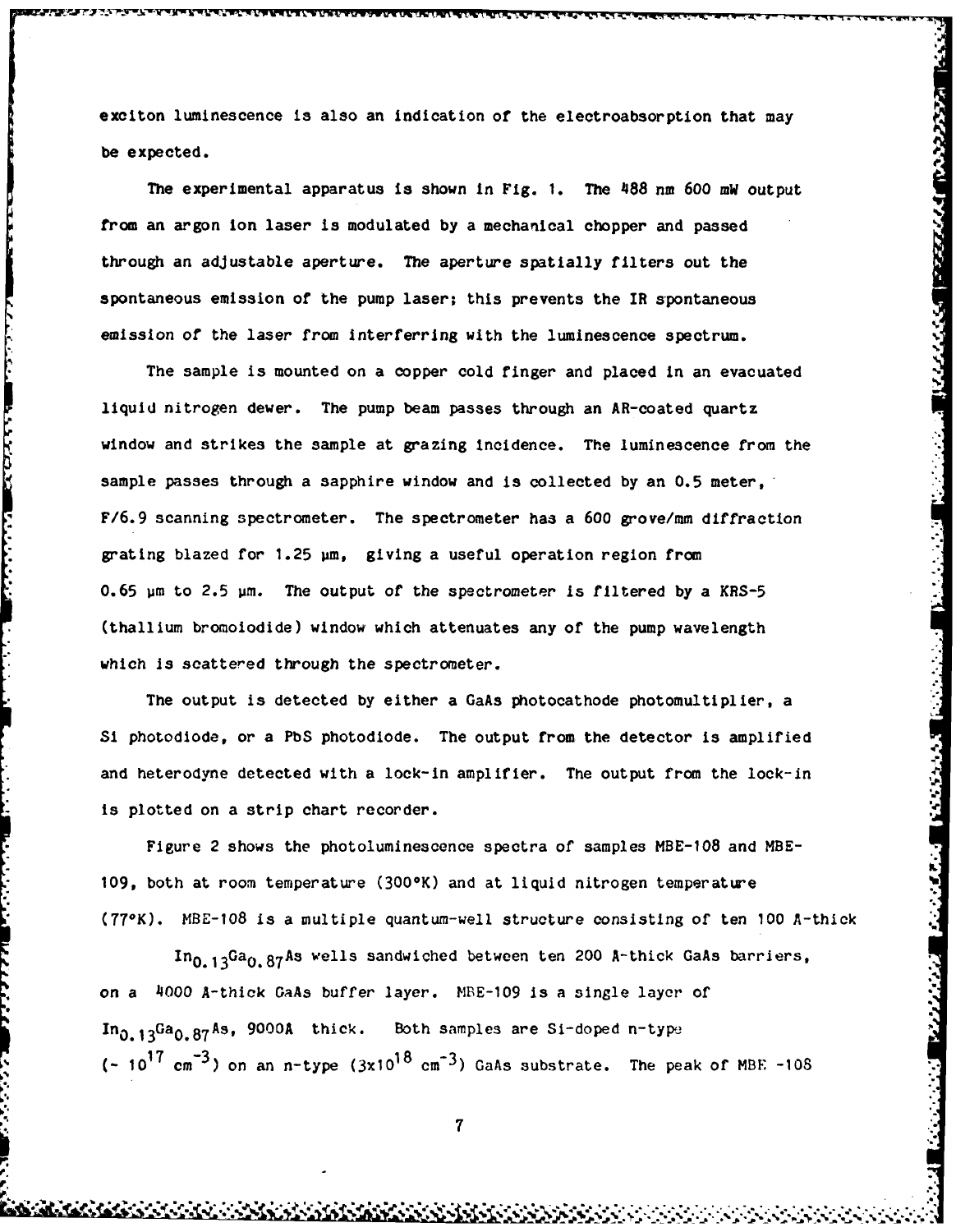is at **1.350 eV** ( $\lambda = 0.9185$   $\mu$ m) at 77°K and **1.270** ( $\lambda = 0.9764$   $\mu$ m) at 300°K. The peak of MBE-109 is at 1.337 eV  $(\lambda = 0.9274 \text{ }\mu\text{m})$  at 77°K and 1.259 eV  $(\lambda = 0.9850 \text{ pm})$  at 300°K. In comparison, the photoluminescence peak of GaAs is at **1.51** eV (0.8200 pm) at 770K and at 1.42 eV (0.8700 pm) at 3000K. Notice the change of multiplication factors in Fig. 2. For example, the photoluminescence of the MQW structure (MBE-108) is **10** lines stronger and sharper than the single layer of  $In_{0.13}Ga_{0.87}$ As (MBE-109). Our next step will be to measure their transmission properties.

ビジンゴ ランシングスクリング

For the GaAs/AiGaAs MQW material system it is necessary to remove the GaAs substrate from the MQW layer so that light at the wavelength of interest can propagate through the MQW layer. This can be achieved with the selective etchant  $NH_{4}OH/H_{2}O_{2}$ , which etches GaAs much more rapidly than AlGaAs[4]. The . etching characteristics (i.e., GaAs etch rate, selectivity, etched surface quality) of  $NH_{4}$ OH/H<sub>2</sub>O<sub>2</sub> vary when the composition of the etchant varies. For example, when the etchant is 2%  $NH_{4}$ OH and 98%  $H_{2}O_{2}$ , the etching is smoother but slower than for a mixture with  $3\%$  NH<sub>4</sub>OH and  $97\%$  H<sub>2</sub>O<sub>2</sub>. We have found the opt...um composition, for which the GaAs etch rate is high, selectivity is high, and the etched surface is smooth and flat. Using this optimum composition, we have succeeded in etching away the GaAs substrate from selected portions of a test wafer, while preserving the AIGaAs epitaxial layer on top. It is now possible to remove the GaAs substrate from an MQW layer when an AlGaAs etch-strip layer is grown between the MQW layer and the substrate.

# 3.2 Optical Waveguiding Experiments in III-V Compound Semiconductor

**A.1**

# Waves **u** i des

**1222227** 

**Contains and** 

In order to invcstigate optical waveguiding, we used the 3ctup shown in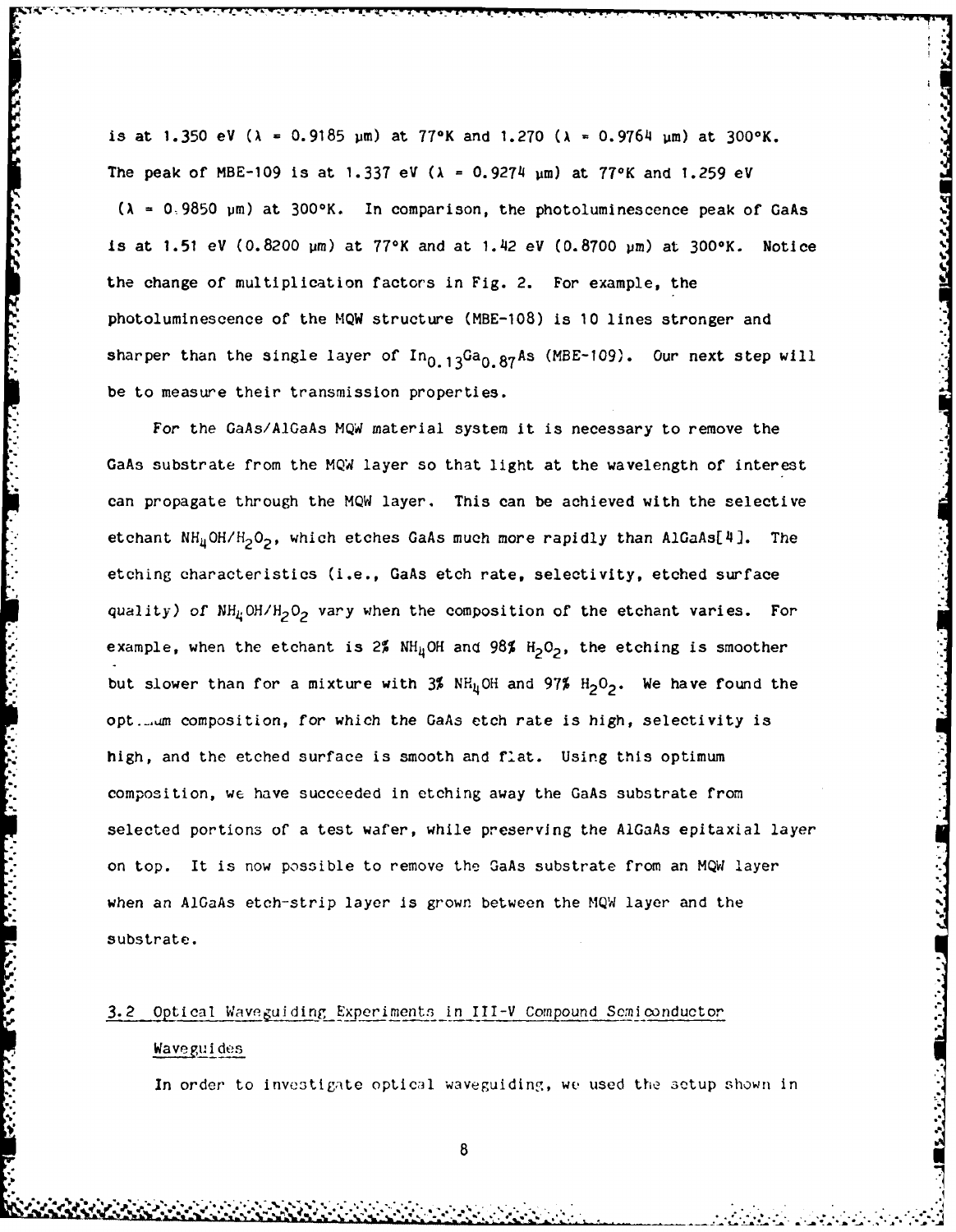Fig. 3. Either the Nd/YAG laser with output radiation at 1.06  $\mu$ m or 1.32  $\mu$ m wavelength or the color center laser pumped by the Nd/YAG laser with output radiation tunable from 1.4 um to **1.6** um wavelength is used as the source. The ends of the waveguide samples are cleaved. The laser radiation is end-fire coupled into the waveguide via a focusing lens. The illumination pattern of the output end of the waveguide is imaged onto an infrared vidicon. So far we have seen waveguiding effect in two planar waveguide structure. (A) An GaInAsP layer, **1** Um thick, plus a cap layer of InP, **1** pm thick, grown epitaxially on InP substrate. (B) An AlInAs layer 0.6 µm thick, lattice-matched to and grown epitaxially on InP. More detailed measurement on mode confinement, coupling lens and attenuation rate is currently being carried out.

.'7%';W -1C -L *V7* **T. T7 T7 T- 1.01 TVT .**

### 3.3 The Gate-Controlled Photo Diode

The gate-controlled photodiode (GCPD) is based on two physical phenomena: 1. The photocurrent of a photodiode is dependent on the volume of the depletion region even though the generation of the carriers by optical radiation is taking place in a region much larger than the depletion region; 2. For a MIS structure, the gate voltage  $V_G$  could control the depletion layer tnickness  $X_d$ , and the relationship between  $X_d$  and  $V_G$  is dependent on factors such as the doping profile, the insulator thickness, etc. Consider the device shown in Fig. 4, the photocurrent  $I_{ph}$  is now a function of the product of the

optical intensity and the depletion layer thickness  $D_d$  which is a function of  $V_G$ . Thus it is called a gate-controlled photodiode.

In order to demonstrate this new device concept, a sample with poly-Si

**9**

**.°** •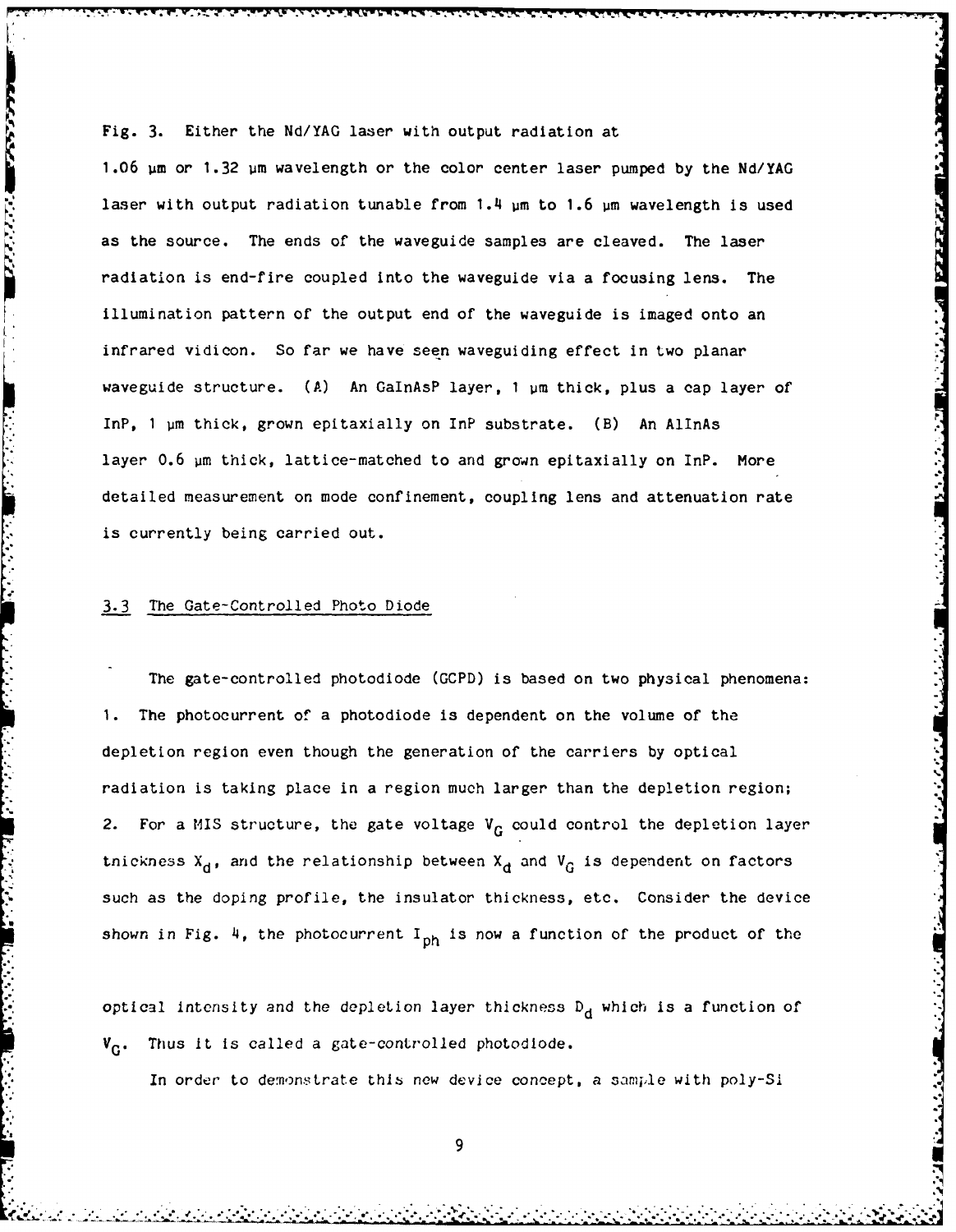gate and **SI** substrate has been designed and fabricated, as shown in Fig. 4. The test device consist of a gate oxide of **1000** A and a field oxide of **1** im, with **5000** A thick poly-Si gate. The gate lengths are **75**  $\mu$ m, 35  $\mu$ m, 25  $\mu$ m and 15  $\mu$ m. For an uniform doping profile,  $X_{d} \propto V_{G}^{\frac{1}{2}}$ . Thus  $I_{ph} = KV_G^{Z_p}I_L$ , where  $P_L$  is the optical power (or intensity) at  $\lambda_1$ , and K is a constant. The square root dependence of I<sub>ph</sub> on V<sub>G</sub> has been demonstrated experimentally using a diode laser **0.8** pm wavelength (see Fig. **5).** The multiplication property of the device is demonstrated in Fig. 6. The response time of the drive has been measured by displaying on the oscilloscope the photocurrent output as a function of time in response to laser pulses. The response time of the **75 jam** gate device is **3** jsec while the response time for the **15** pm gate device is **10** Usec **.** Experimental and theoreticalinvestigations are currently underway to improve its performance and to analyze its characteristics.

#### 4. References

- 1. D. **S.** Chemla, T. **C.** Damen, **D. A.** B. Miller, **A. C.** Gossard and W. Wiegmann, Appl. Phys. Lett. 42, 864 (1983).
- 2. D. **A.** B. Miller, D. **S.** Chemla, T. **C.** Damen, T. H. Wood, **C.** A. Burrus, A. C. Gossard and W. Wiegmann, IEEE J. Quantum Electron., QE-21, 1462 **(1985).**
- 3. Sadao Adachi, **J. Appl.** Phys, 58 (3), Rl-R29 (1985)
- 4. K. Kene Fick, J. Electrochem. Soc. **129,** 2380 **(1982).**

 $10$ 

**. . "-. <. ,•** : .**\ 4 %. ' -\*. • ,•• - • , I ,. •\*. - " "' - ." '''k- "' ,k- .- ,-'' '**

**14**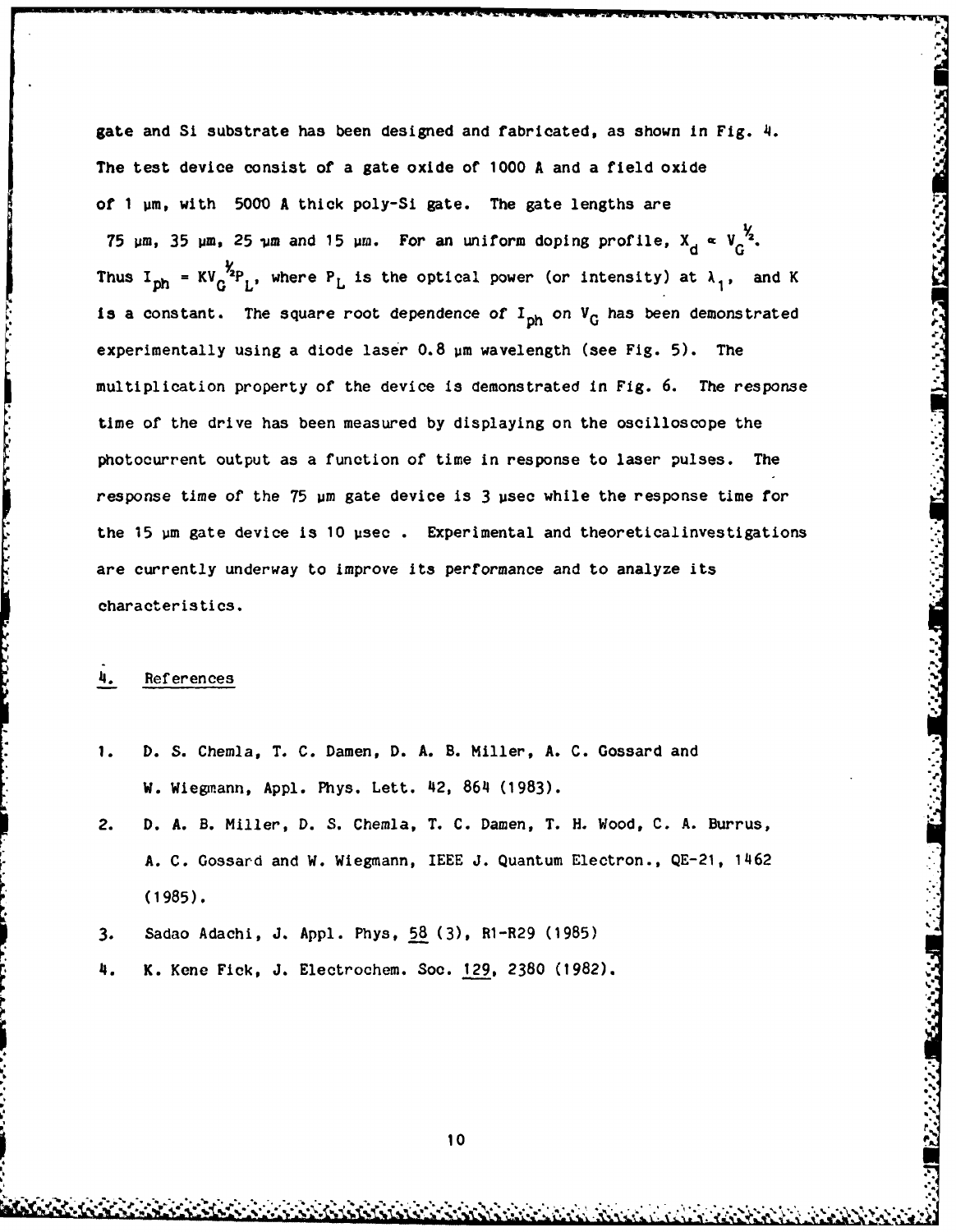

**PERSONAL** 

**CARL AND** 

المستعدد والمرادي

THE REPORT OF THE REPORT OF THE PROPERTY OF THE REPORT OF THE REPORT OF THE REPORT OF THE REPORT OF THE REPORT OF THE REPORT OF THE REPORT OF THE REPORT OF THE REPORT OF THE REPORT OF THE REPORT OF THE REPORT OF THE REPORT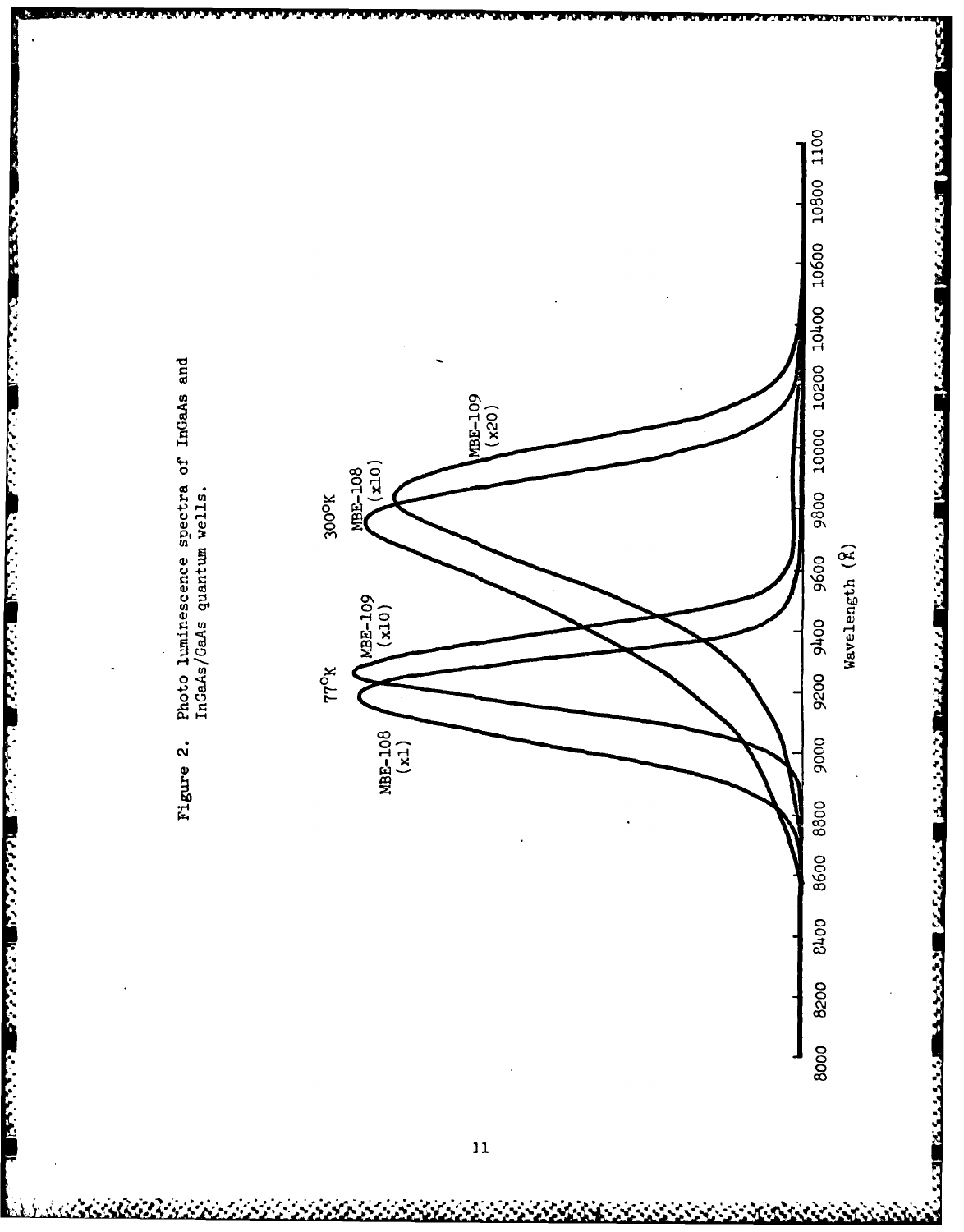

**AND AND INTERNATIONAL CONTRACT OF A STATE OF A STATE OF A STATE OF A STATE OF A STATE OF A STATE OF A STATE OF** 

**ALLEN STORES** 

E<br>E

**WASHER** 

<u> Alexandrich (Alexandrich Indian Indian Indian Indian Indian Indian Indian Indian Indian Indian Indian Indian</u>

فكحاء أولا فالافكان



A MARTING TRANSPORTED TO THE THE CONTRACTOR OF PERSONS IN BEARING THE CONTRACTOR

والمرارات والمناسكة

医无心的心理

المناور والمناور والمنافي المتروح والمتوافق

 $12^{\circ}$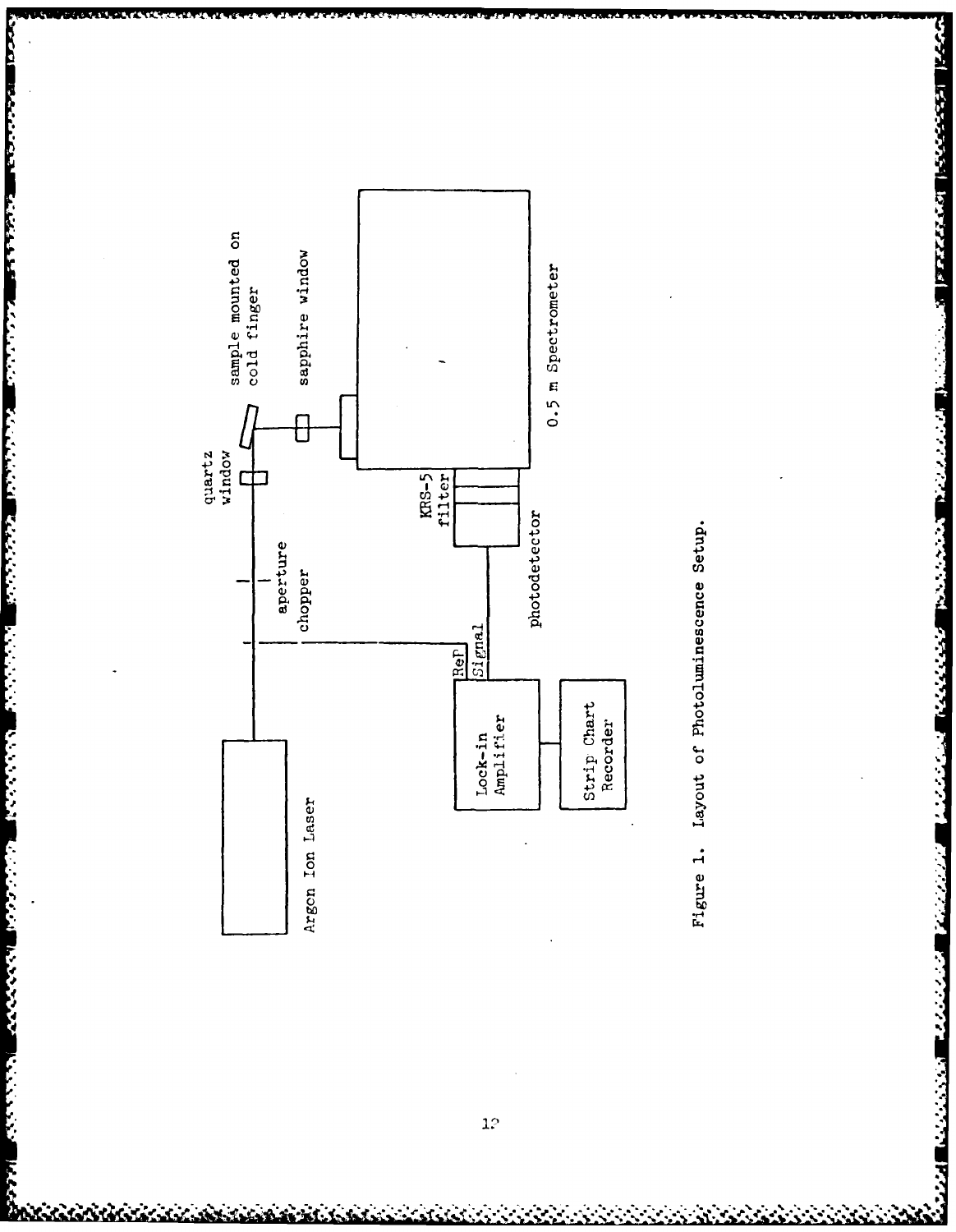

.<br>2

الحددوح والمحال المتعادد والمحافظ

المناسبة والمراكبة المعالمية المسار

**MARINE CONTROL DESCRIPTION OF A SECOND PROPERTY OF A SECOND PROPERTY OF A SECOND PROPERTY OF A SECOND PROPERTY** 

医心室膜膜炎 医心包的 医心包膜炎 医心包的 医阿尔伯氏试验检尿道 医心包的 医心包的 医心包的 医心包的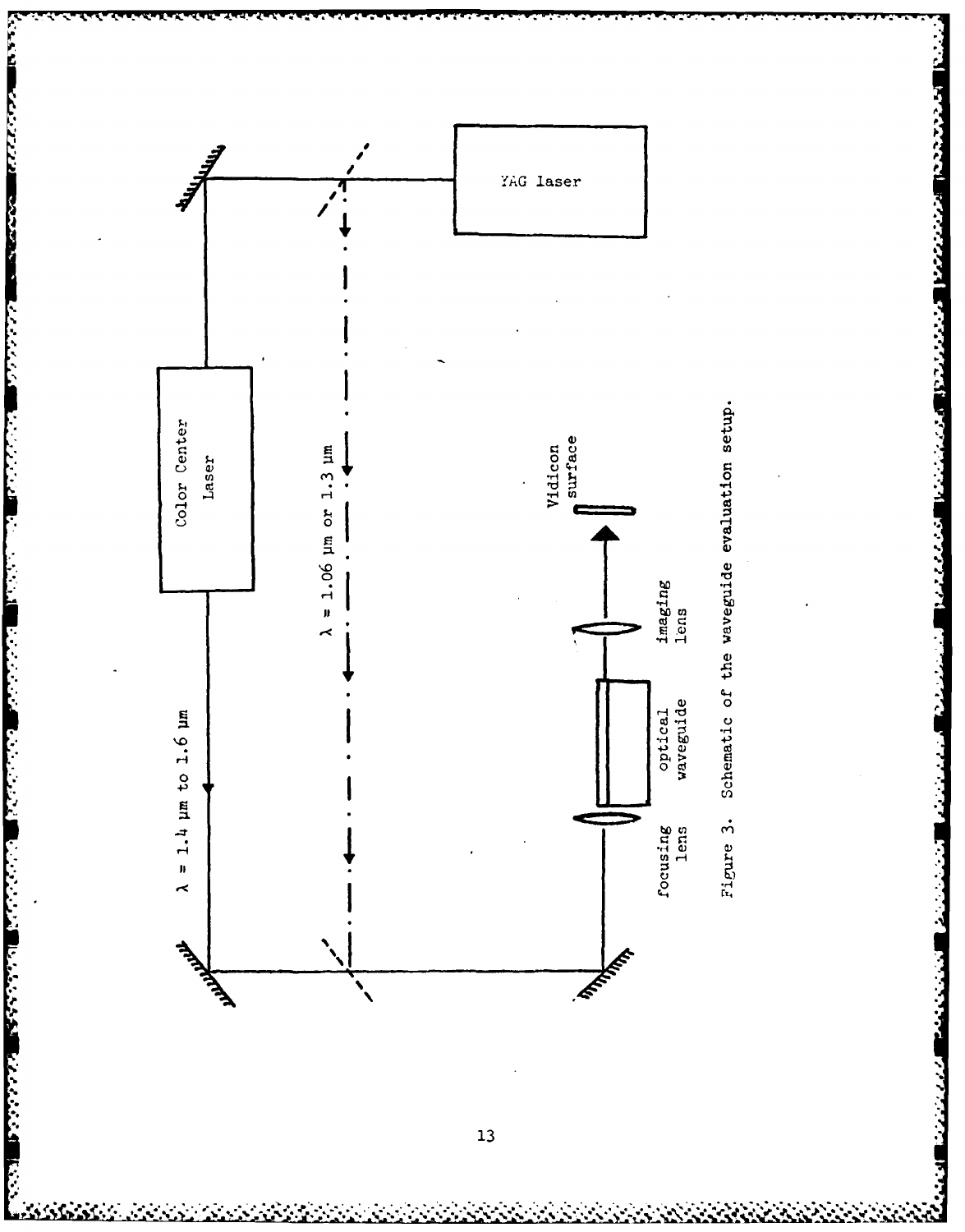

あいいく いんこう しょうこう いんこう こうじょう こうじょう こうじょう しょうじょう

E



والماكون والتحادي المحالف والمرا

**NASA SERIA SERIA** 

ビュー・シュー

والأوالي فيالي ليرتبط المحالي

**A BASSASSED VALUATION** 

 $1<sup>1</sup>$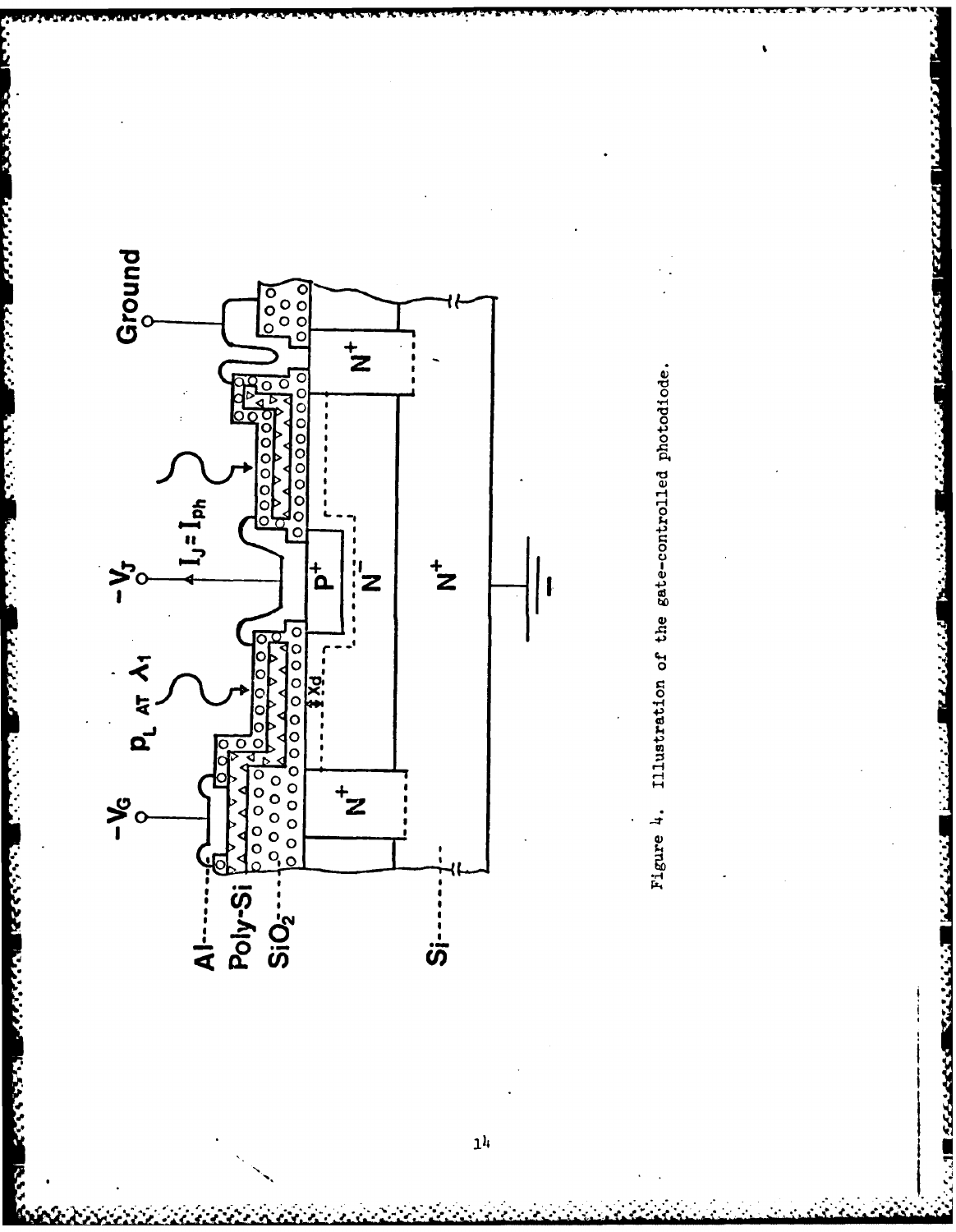



<u>r.c.</u>

الخذذ وخفخا

**MARTINES** 

الاشتران المناطق المنابع.<br>الأمان المناطق المنابع

ł

فتحامل والمحالفة المستنقط والمتحالي والمنافية

 $\ddot{\phantom{a}}$ 

3222222

インティング こうしん いいいかい こうしょう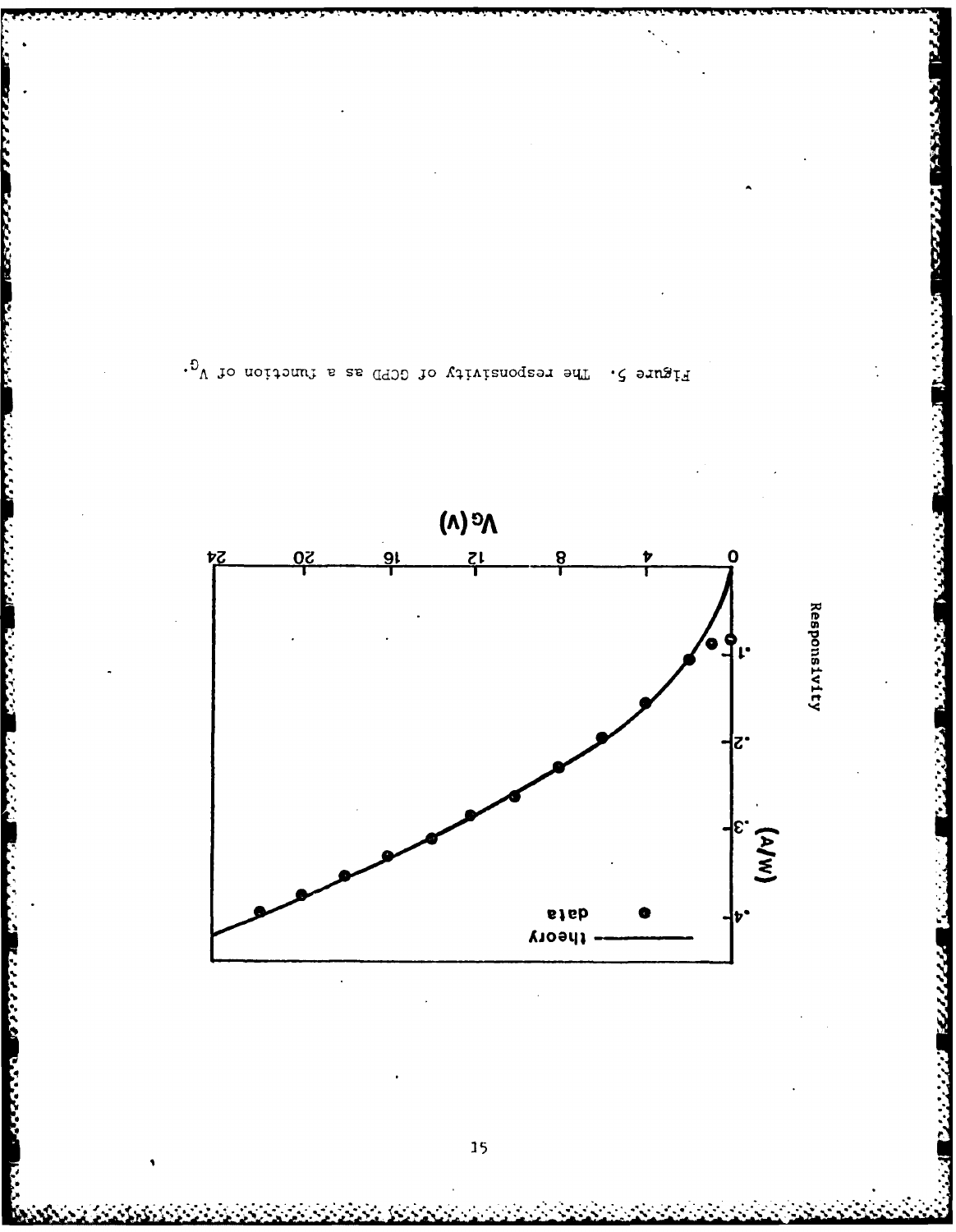

Ì,

F

**PERSONAL** 

 $\overline{16}$